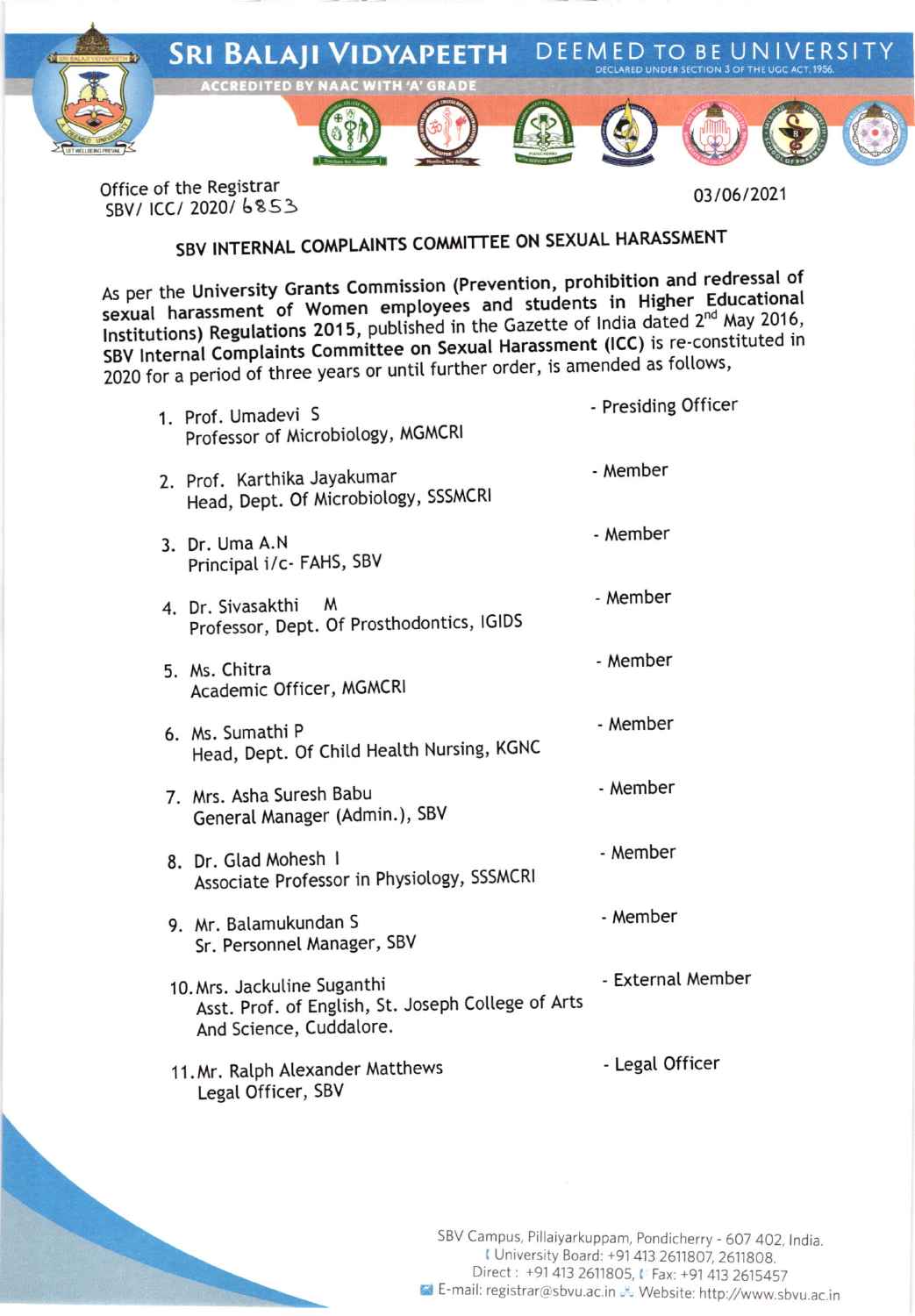l2.Three students (UG, PG and Research Levet) recommended by the Cotlege Dean/Principat (if involving students)

- Speciat lnvitees



 $\frac{1}{3}$ 6/22 REGISTRAR

To

All members of the committee

Copy to: The Dean, MGMCRI, The Dean, SSSMCRI

The Principat, lGlDS, The Principal, KGNC, The Principal, SSSCON

The Principat, SoP, The Principat i/c - FAHS, The Director, School

of Biological Sciences, SBV.

The Director - C- DREaMs, SBV, The Director - Accreditation, SBV

The Director, CYTER, Administrative ln-Charge, CMTER, The Director,

CHPE,

The General Manager (Admin), SBV

Copy submitted to: The Vice Chancetlor for kind information.